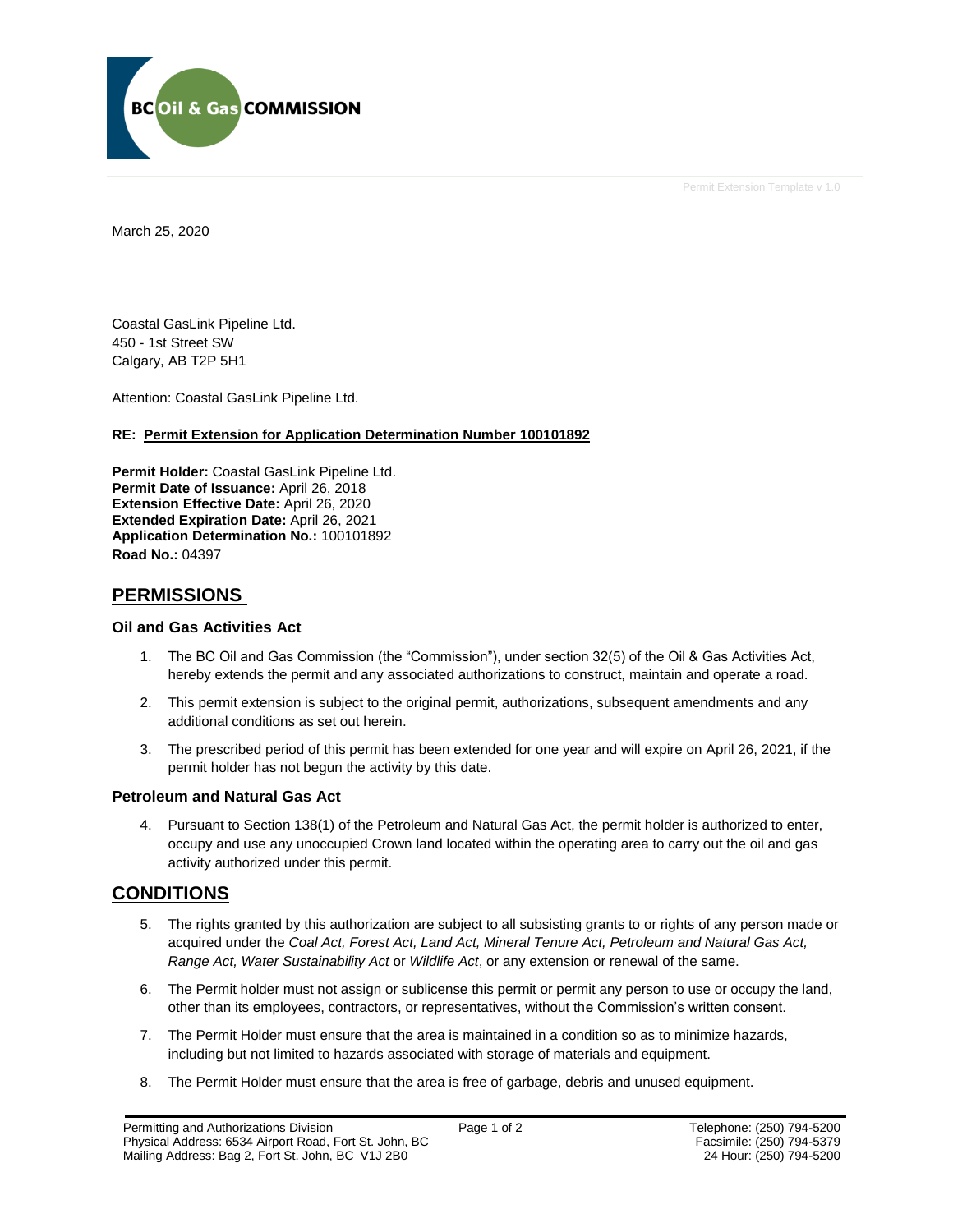# **ADVISORY GUIDANCE**

- 1. Appropriate *Land Act* tenure will be issued upon acceptance of the post-construction plan. Submission of the original application and submission of the post-construction plan is considered application for all subsequent *Land Act* tenures; no further applications for replacement tenure is required.
- 2. The term "unused equipment" has the same definition as in the Drilling and Production Regulation.

This extension forms an integral part of the permit and should be attached thereto.

for - $\overline{\phantom{a}}$ 

Norberto Pancera Authorized Signatory Commission Delegated Decision Maker

Copied to: Land Agent – Canada West Land Services Ltd. Ministry of Forests District Office – (DND) Nadina Natural Resource District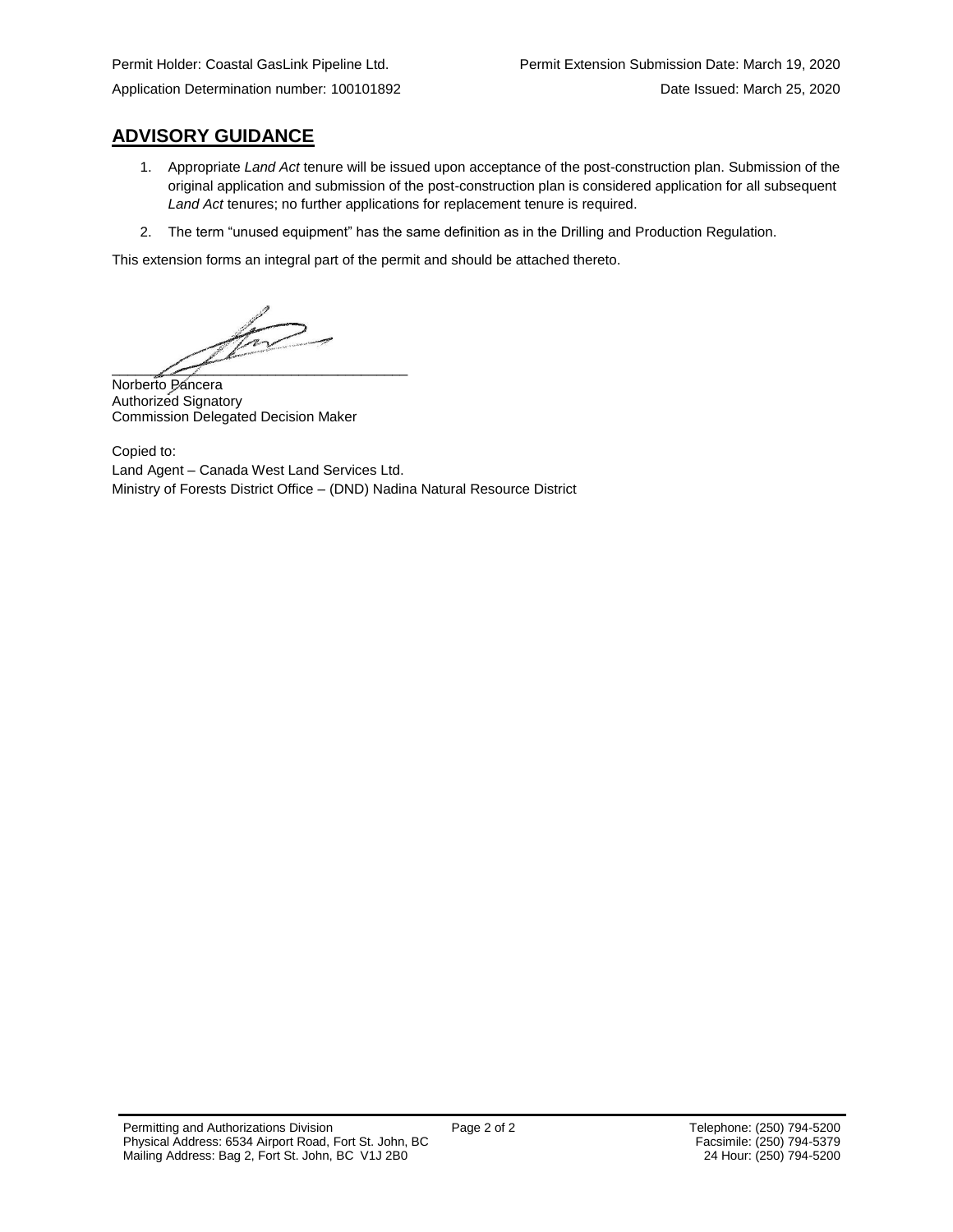

OGAA Permit Template v 4.0

April 26, 2018

Coastal GasLink Pipeline Ltd. 450 - 1st Street SW Calgary, AB T2P 5H1

[Attention:](#page-2-0) Coastal GasLink Pipeline Ltd.

#### **RE: Determination of Application Area Number 100101892**

**[Permit Holder:](#page-2-0)** Coastal GasLink Pipeline Ltd. **[Date of Issuance:](#page-2-0)** April 26, 2018 **[Effective Date:](#page-2-1)** April 26, 2018 **[Application Submitted Date:](#page-2-0)** February 10, 2018 **[Application Determination Number](#page-2-0)**: 100101892 **Approved Disturbance Footprint:** 0.442 ha

# **ACTIVITIES APPROVED**

**[Road Number No.:](#page-2-0) 04397 <b>[Segment No.:](https://bi.bcogc.ca/Application%20Processing/Interactive%20Reports/(BIL-041)%20AMS%20Decision%20Summary.aspx) 001** 

# **GENERAL PERMISSIONS, AUTHORIZATIONS and CONDITIONS**

# **PERMISSIONS**

#### **Oil and Gas Activities Act**

- <span id="page-2-0"></span>1. The BC Oil and Gas Commission, under section 25 (1) of the *Oil and Gas Activities Act*, hereby permits the Permit Holder referenced above to carry out the following activities, indicated in the Approved Activities table above, subject to the conditions contained herein, any applicable exemptions and authorizations:
	- a) To construct, maintain and operate an oil and gas road as detailed in the Activity Details tables below.
- <span id="page-2-1"></span>2. The permissions and authorizations granted under this permit are limited to the area identified in the spatial data submitted to the Commission in the permit application as identified and dated above; herein after referred to as the 'activity area'.

### **Petroleum and Natural Gas Act**

- 3. Pursuant to section 138(1) of the *Petroleum and Natural Gas Act,* the Permit Holder is permitted to enter, occupy and use any unoccupied Crown land located within the activity area to carry out the oil and gas activities and related activities permitted, or authorized herein.
	- a) The permission to occupy and use Crown land does not entitle the Permit Holder to exclusive possession of the area.
	- b) The total disturbance within the activity area must not exceed the total approved disturbance footprint as referenced above.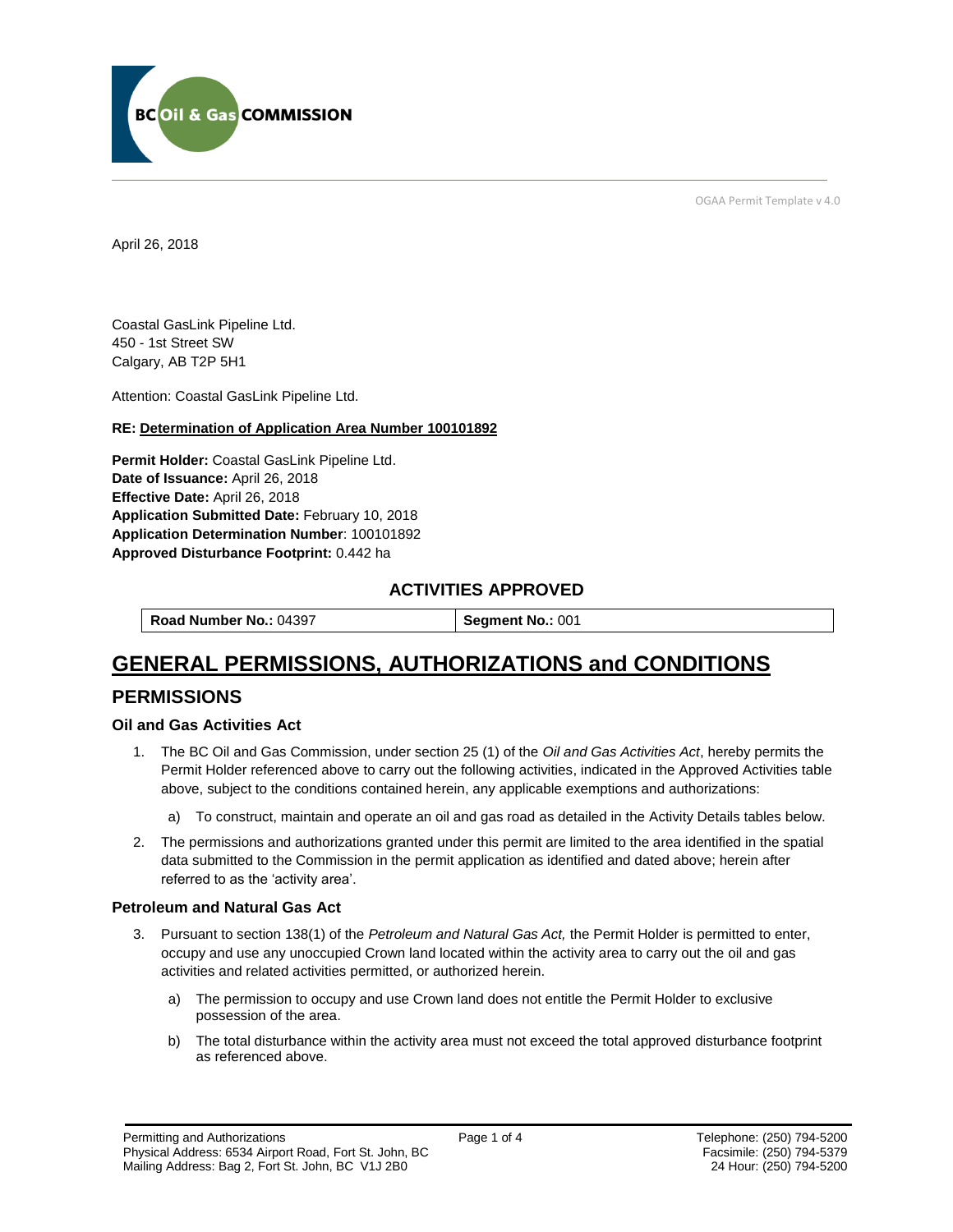# **AUTHORIZATIONS**

## **Forest Act**

4. The Commission, pursuant to section 47.4 of the *Forest Act*, hereby authorizes the removal of Crown timber from the activity area under the cutting permits associated with the Master Licence(s) as follows:

**[Master Licence to Cut No.:](#page-2-0)** M02343

**[Cutting Permit No.:](#page-2-0)** 28

**[Timber Mark No.:](#page-2-0)** MTC138

**[Total New Cut:](#page-2-0)** 0.44

**[Forest District](https://ams-crd.bcogc.ca/crd/)**: (DND) Nadina Natural Resource District

**[Region:](#page-2-1)** Interior

5. The cutting permits are deemed spent upon the submission of the post-construction plan or upon either the cancellation or expiry of the activities authorized under the permit.

# **CONDITIONS**

## **Notification**

- 6. Within 60 days of the completion of construction activities under this permit, the Permit Holder must submit to the Commission a post-construction plan as a shapefile and PDF plan accurately identifying the location of the total area actually disturbed under this permit. The shapefile and plan must be submitted via eSubmission.
- 7. The Permit Holder must notify any First Nations who may have aboriginal interests identified, as per the BC First Nations Consultative Areas Database, a minimum of five (5) working days prior to commencement of construction.

### **General**

- 8. The rights granted by this permit in relation to unoccupied Crown land are subject to all subsisting grants to or rights of any person made or acquired under the *Coal Act, Forest Act, Land Act, Mineral Tenure Act, Petroleum and Natural Gas Act, Range Act, Water Sustainability Act* or *Wildlife Act*, or any extension or renewal of the same.
- 9. The Permit Holder must not assign, sublicense or permit any person other than its employees, contractors or representatives to use or occupy any Crown land within the activity area, without the Commission's written consent.
- 10. The Permit Holder must ensure that any Crown land within the activity area is maintained in a condition so as to minimize hazards, including but not limited to hazards associated with storage of materials and equipment.
- 11. The Permit Holder must ensure that any Crown land within the activity area is maintained free of garbage, debris and unused equipment.

## **Environmental**

- 12. Construction activities must not result in rutting, compaction or erosion of soils that cannot be reasonably rehabilitated to similar levels of soil productivity that existed on the activity area prior to the construction activities taking place.
- 13. Any temporary access must be constructed and maintained in a manner that provides for proper surface drainage, prevents pooling on the surface, and maintains slope integrity.
- 14. Except with leave of the Commission, the Permit holder must not undertake construction or significant maintenance activities within the Telkwa Caribou Herd Area between May 15 and July 15.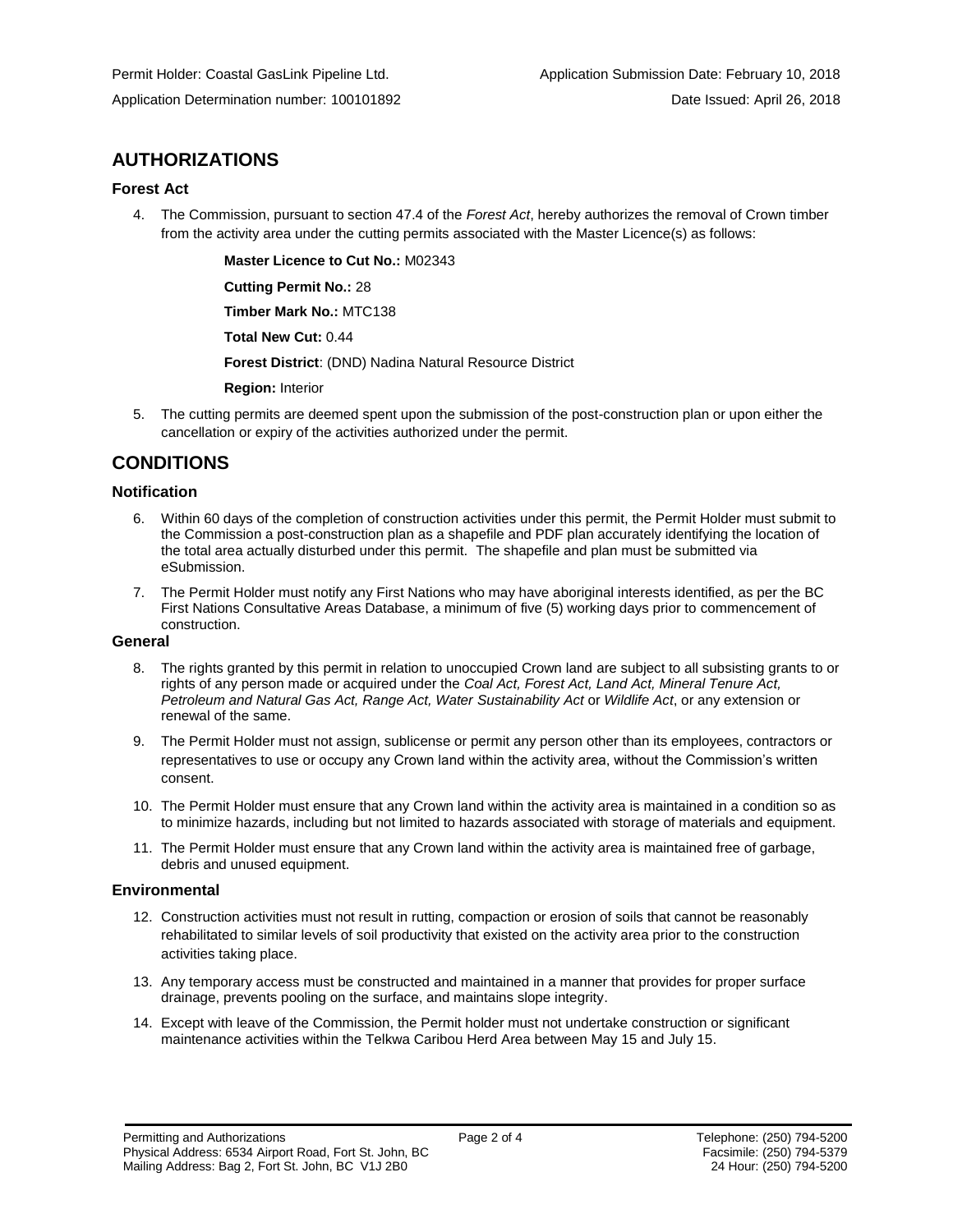### **Clearing**

- 15. The Permit Holder is permitted to fell any trees located on Crown land within 1.5 tree lengths of the activity area that are considered to be a safety hazard according to *Workers Compensation Act* regulations and must be felled in order to eliminate the hazard. Trees or portions of these trees that can be accessed from the activity area without causing damage to standing timber may be harvested.
- 16. The holder of the cutting permit must pay to the government, stumpage and any waste billing determined in accordance with the terms of this authorization.
- 17. All harvested Crown Timber must be marked with the cutting permit's associated Timber Mark.
- 18. Any waste assessments applied under the Master Licence to Cut are subject to the merchantability specifications and monetary waste billing requirements in the Provincial Logging Residue and Waste Manual specific to the region associated with the Cutting Permit authorization.
- 19. Stumpage for Cutting Permit No.28 will be calculated in accordance with the Interior Appraisal Manual as amended from time to time.

#### **Archaeology**

- 20. An Archaeological Impact Assessment (AIA) is required for the proposed development area prior to any development activities taking place.
- 21. An AIA report must be submitted to the Commission as soon as practicable.
- 22. If artifacts, features, materials or things protected under section 13(2) of the Heritage Conservation Act are identified the permit holder must, unless the permit holder holds a permit under section 12 of the Heritage Conservation Act issued by the Commission in respect of that artifact, feature, material or thing:
	- a) immediately cease all work in the vicinity of the artifacts, features, materials or things;
	- b) immediately notify the Commission and the Archaeology Branch of the Ministry of Forests, Lands and Natural Resource Operations and Rural Development
	- c) refrain from resuming work in the vicinity of the artifacts, features, materials or things except in accordance with an appropriate mitigation plan that has been prepared in accordance with the Heritage Conservation Act and approved by the Archaeology Branch of the Ministry of Forests, Lands and Natural Resource Operations and Rural Development.

# **ACTIVITY SPECIFIC DETAILS PERMISSIONS, and CONDITIONS**

# **ROAD**

**Land Area Number:** 100002914 **Road Number:** 04397 **Road Type:** Long-Term - All-Weather

# **ACTIVITY DETAILS**

| Seg No.: 001 |  | Zone: 09 From: N 6006468.465 E 588153.679 To: N 6006523.161 E 588004.574 |
|--------------|--|--------------------------------------------------------------------------|
|--------------|--|--------------------------------------------------------------------------|

*All permissions for this activity are subject to the following conditions:*

#### **Road Conditions**

23. The Permit Holder will immediately effect, and keep in force insurance of an amount not less than \$1,000,000 protecting the Province, the Commission and the Permit Holder (without any rights of cross-claim or subrogation) against claims for personal injury, death, property damage, or third party liability claims arising from any accident or occurrence on the activity area.